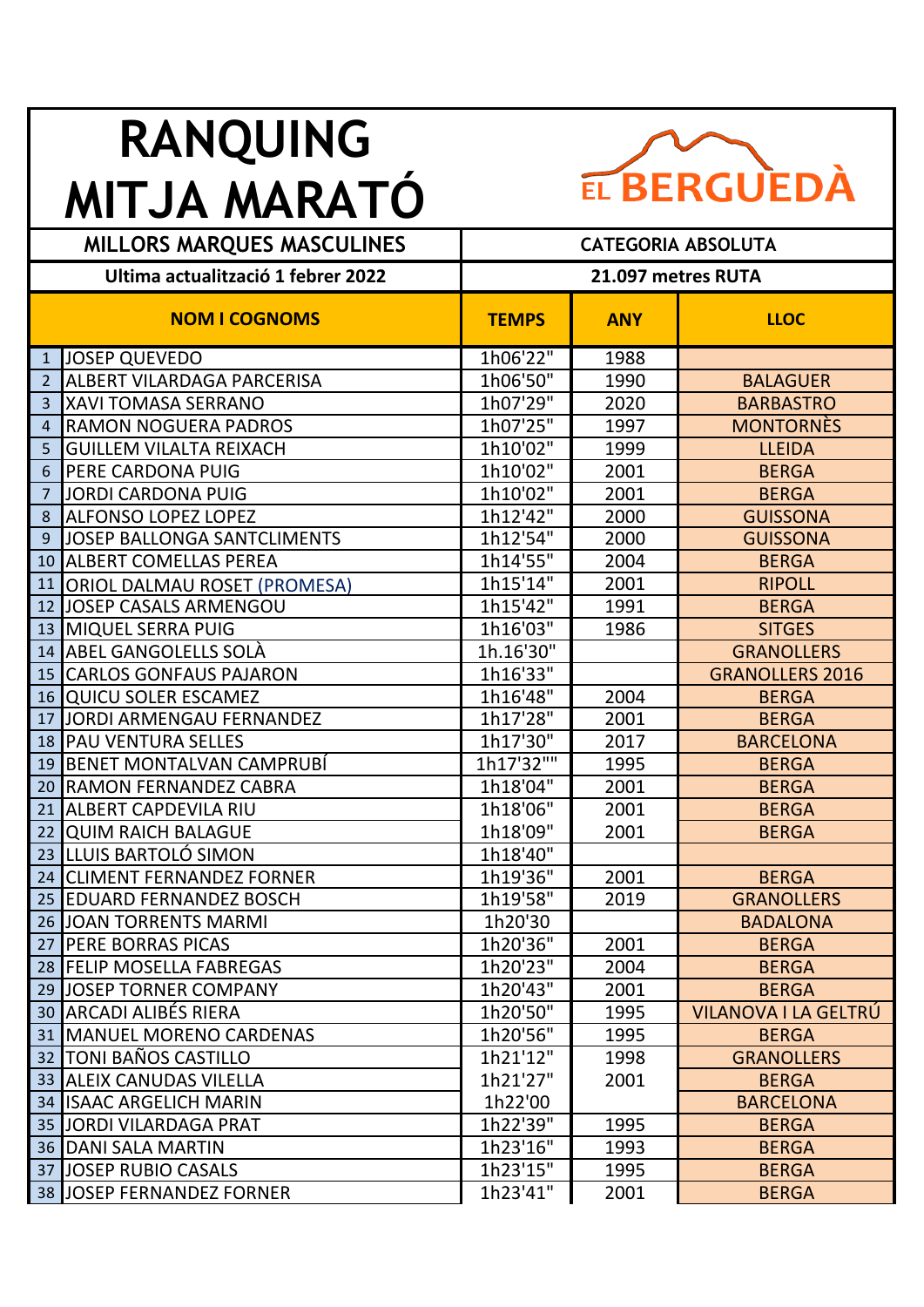| 39              | <b>GERARD CURRIU BORRELLAS</b>                                  | 1h24'50"             | 2015         | <b>GRANOLLERS</b>                 |
|-----------------|-----------------------------------------------------------------|----------------------|--------------|-----------------------------------|
| 40              | <b>CARLES BARCONS COMELLAS</b>                                  | 1h25'04"             | 1995         | <b>BERGA</b>                      |
| 41 <sup>1</sup> | <b>ABEL TARRES CALDERER</b>                                     | 1h25'48"             | 2001         | <b>BERGA</b>                      |
| 42              | <b>FRANCESC MORENO CARDENAS</b>                                 | 1h23'36"             | 1997         | <b>BERGA</b>                      |
| 43              | <b>JOSEP GARRIDO VILAJOSANA</b>                                 | 1h26'05"             | 2001         | <b>BERGA</b>                      |
| 44              | <b>JOAN CASOLIVA VIDIELLA</b>                                   | 1h26"16              | 1997         | <b>BERGA</b>                      |
| 45              | <b>JOSEP MASSANA CASADESUS</b>                                  | 1h26'19"             | 2001         | <b>BERGA</b>                      |
| 46              | DARIO GIMENEZ BARRAGAN                                          | 1h26'25"             | 2001         | <b>BERGA</b>                      |
| 47              | <b>JOSEP TOMASA SENDADA</b>                                     | 1h26'35"             | 1995         | <b>BERGA</b>                      |
| 48              | <b>FERRAN FERNANDEZ FORNER</b>                                  | 1h26'44"             | 2001         | <b>BERGA</b>                      |
| 49              | <b>JOSUE HUESCA VANCELL</b>                                     | 1h27'07"             | 1997         | <b>BERGA</b>                      |
| 50              | <b>JACINT LLARGUES BALLUS</b>                                   | 1h27'15"             | 2004         | <b>BERGA</b>                      |
| 51              | MIKI SERRA PEÑA                                                 | 1h27'42"             | 2013         | <b>CAMBRILS</b>                   |
| 52 <sub>2</sub> | LLUIS BROU SANTANDREU                                           | 1h28'06"             | 2001         | <b>BERGA</b>                      |
| 53              | <b>AUGUSTO LEBOURGEOIS GOMEZ CARO</b>                           | 1h28'09"             | 2004         | <b>BERGA</b>                      |
| 54              | <b>ALEIX MINAYA PONS</b>                                        | 1h28'18"             | 1995         | <b>BERGA</b>                      |
| 55              | <b>JORDI CULELL MILLAT</b>                                      | 1h28'27"             | 2000         | <b>BERGA</b>                      |
| 56              | <b>MARC RIBALTA ZAMORA</b>                                      | 1h27'19"             |              | RODA DE TER 2014                  |
| 57              | <b>AUGUST DORCA PRAT</b>                                        | 1h29'04"             | 1997         | <b>BERGA</b>                      |
|                 | 58 ALBERT COROMINAS PONT                                        | 1h29'09              | 1997         | <b>BERGA</b>                      |
| 59              | <b>JOAN HUESCA VANCELL</b>                                      | 1h29'16"             | 2016         | <b>GRANOLLERS</b>                 |
| 60              | JOAN CASOLIVA ARMENGOU                                          | 1h29'25"             | 2000         | <b>BERGA</b>                      |
| 61              | <b>ALBERT NAVARRETE RUIZ</b>                                    | 1h29'39"             | 1997         | <b>BERGA</b>                      |
| 62              | LLUIS SOLER CAPDEVILA                                           | 1h29'50"             | 1995         | <b>BERGA</b>                      |
|                 | 63 RUBEN ARIAS MUÑOZ                                            | 1h29'52"             | 2015         | <b>TARRAGONA</b>                  |
|                 |                                                                 |                      |              |                                   |
| 64              | ALBERT COMELLAS VILALTA                                         | 1h30'12"             | 2001         | <b>BERGA</b>                      |
| 65              | <b>JUAQUIN (PICHI) TORRES QUESADA</b>                           | 1h30'15"             | 2004         | <b>BERGA</b>                      |
| 66              | <b>GREGORIO BERNANDO NUÑEZ</b>                                  | 1h30'34"             | 1997         | <b>BERGA</b>                      |
| 67              | <b>FRANCESC RODRIGUEZ SANCHEZ</b>                               | 1h31'11"             | 1995         | <b>BERGA</b>                      |
| 68              | <b>MARC PUJALS BERTRAN</b>                                      | 1h31'39"             | 2001         | <b>BERGA</b>                      |
| 69              | <b>XAVI BORRAS PERARNAU</b>                                     | 1h32'02"             | 2016         | <b>GRANOLLERS</b>                 |
|                 | 70 ANTOLIN CAMARA ZAPATA                                        | 1h34'02"             | 1995         | <b>BERGA</b>                      |
| 71              | <b>FRANCES SANCHEZ GARCIA</b>                                   | 1h34'08"             | 2004         | <b>BERGA</b>                      |
| 72              | <b>MARC CANUDAS VILELLA</b>                                     | 1h34'32"             | 1995         | <b>BERGA</b>                      |
| 73              | <b>IGNACIO HIERRO GRANDOSO</b>                                  | 1h34'49"             | 1995         | <b>BERGA</b>                      |
| 74              | <b>DAVID MORALES MARIN</b>                                      | 1h35'36"             | 1993         | <b>BERGA</b>                      |
| 75              | DAVID VILARDAGA PRAT                                            | 1h36'19"             | 1995         | <b>BERGA</b>                      |
| 76              | <b>JORDI BUENO CARRILLO</b>                                     | 1h39'11"             | 2000         | <b>BERGA</b>                      |
| 77              | <b>ROGER MARTINEZ CORTINA</b>                                   | 1h41'49"             | 1993         | <b>BERGA</b>                      |
| 78              | <b>JOAN FIGOLS PUJOLS</b>                                       | 1h42'43"             | 1995         | <b>BERGA</b>                      |
| 79              | JORDI GUITART TARRES                                            | 1h43'24"             | 1993         | <b>BERGA</b>                      |
| 80              | <b>JORDI ROVIRA MORANCHO</b>                                    | 1h43'49"             | 2004         | <b>BERGA</b>                      |
| 81              | <b>CLIMENT BALLUS MARI</b>                                      | 1h44'15"             | 1995         | <b>BERGA</b>                      |
| 82              | <b>MARC BADIA GORGS</b>                                         | 1h45'41"             | 1995         | <b>BERGA</b>                      |
| 83              | <b>JACINT TUBAU RIERA</b>                                       | 1h46'01"             | 1995         | <b>BERGA</b>                      |
| 84              | <b>JAUME BADIA PONS</b>                                         | 1h46'12"             | 2004         | <b>BERGA</b>                      |
| 85              | <b>VALENTI MORE RIBERA</b>                                      | 1h46'19"             | 1995         | <b>BERGA</b>                      |
| 86              | <b>DAVID BUTXACA GROS</b>                                       | 1h46'27"             | 1995         | <b>BERGA</b>                      |
| 87<br>88        | <b>BRAULIN BREGANCIANO CARO</b><br><b>JORDI CASAFONT CAMPOS</b> | 1h46'51"<br>1h47'21" | 1995<br>2015 | <b>BERGA</b><br><b>GRANOLLERS</b> |